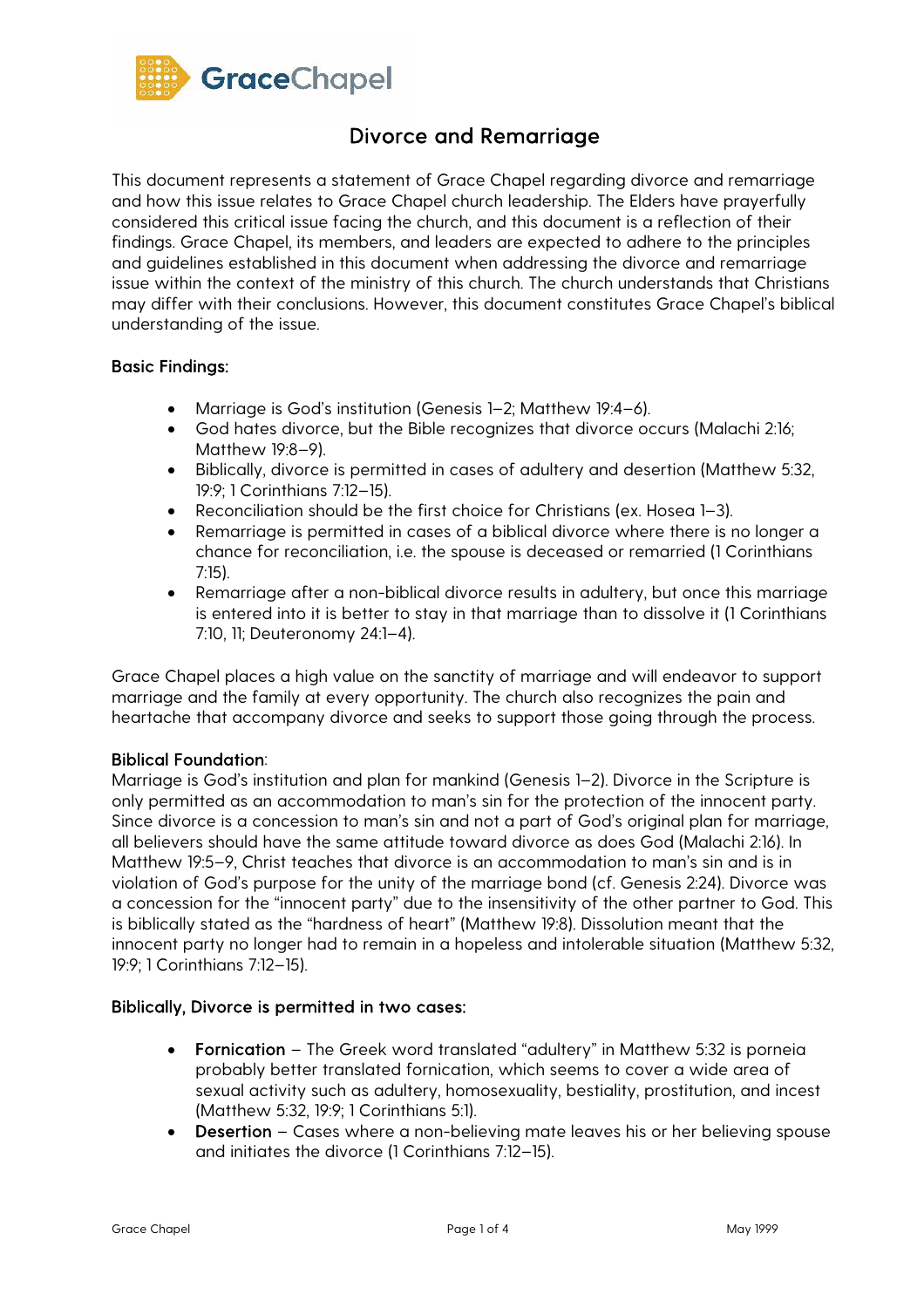

It is essential to keep in mind that the Bible permits divorce in these limited circumstances but never commands divorce. The goal should be reconciliation as exemplified in Hosea 1–3, where the adulterous wife was forgiven and restored.

Salvation means that a person begins a new life. The believer is responsible to live up to what God has revealed about marriage and divorce from the point of his or her salvation. According to 2 Corinthians 5:17, the believer has become a "new creature" when he or she accepts Christ as personal Savior. This does not mean the Christian immediately erases painful memories, bad habits, or the underlying causes for past marital problems, but that he or she begins a process of transformation through the Holy Spirit and the Word. A sign of saving faith will be receptivity and a willingness to obey what Christ has revealed about marriage and divorce through the Word. The Apostle Paul's counsel in 1 Corinthians 7:20, 27 is that a believer is to see every circumstance that he or she is in when he or she becomes a believer as from God. If the person becomes a believer while married, he or she is not to seek a divorce (except on the grounds given in Matthew 5:32, 19:9; 1 Corinthians 7:12–16).

#### Remarriage after divorce:

### • Divorce based on biblical grounds

- o Remarriage is permitted for the innocent party when the divorce was on biblical grounds, and there is no possibility of reconciliation, i.e. spousal remarriage or death.
- o The Old Testament pattern allowed for remarriage after the divorce. o The New Testament allows for remarriage after a biblically based divorce (1 Corinthians 7:15). However, forgiveness and reconciliation should to be pursued as the first choice (Ephesians 4:32).
- Divorce based on non-biblical grounds
	- o The believer is exhorted to either seek reconciliation or remain unmarried (1 Corinthians 7:10, 11).
	- o If the innocent party (innocent according to Matthew 5:32 and 1 Corinthians 7:15) in a divorce is seeking remarriage, it is preferable that he/she wait until the spouse is deceased or has remarried in order to not preclude any possibility of reconciliation.
	- o When one party remarries after a divorce based on non-biblical grounds, that person commits adultery because God has not recognized the validity of the divorce (Matthew 5:32, Mark 10:11). Since the remarried partner has "committed adultery," the marriage bond is now broken and the remaining partner is free to remarry since reconciliation is no longer possible.

The Bible gives a word of caution to anyone who is considering marriage to a divorcee. If the divorce was not on biblical grounds, the person who marries the divorcee is considered an adulterer (Mark 10:12). However, if an individual has entered into a second marriage, they should remain in that marriage (Deuteronomy 24: 1–4).

In cases where divorce took place on non-biblical grounds and where the guilty party repents, the grace of God is operative at the point of repentance. It is assumedp that the repentant party will endeavor to restore the marriage whenever possible as a sign of true repentance. A true sign of repentance would be a desire to stay unmarried or seek reconciliation (1 Corinthians 7:11).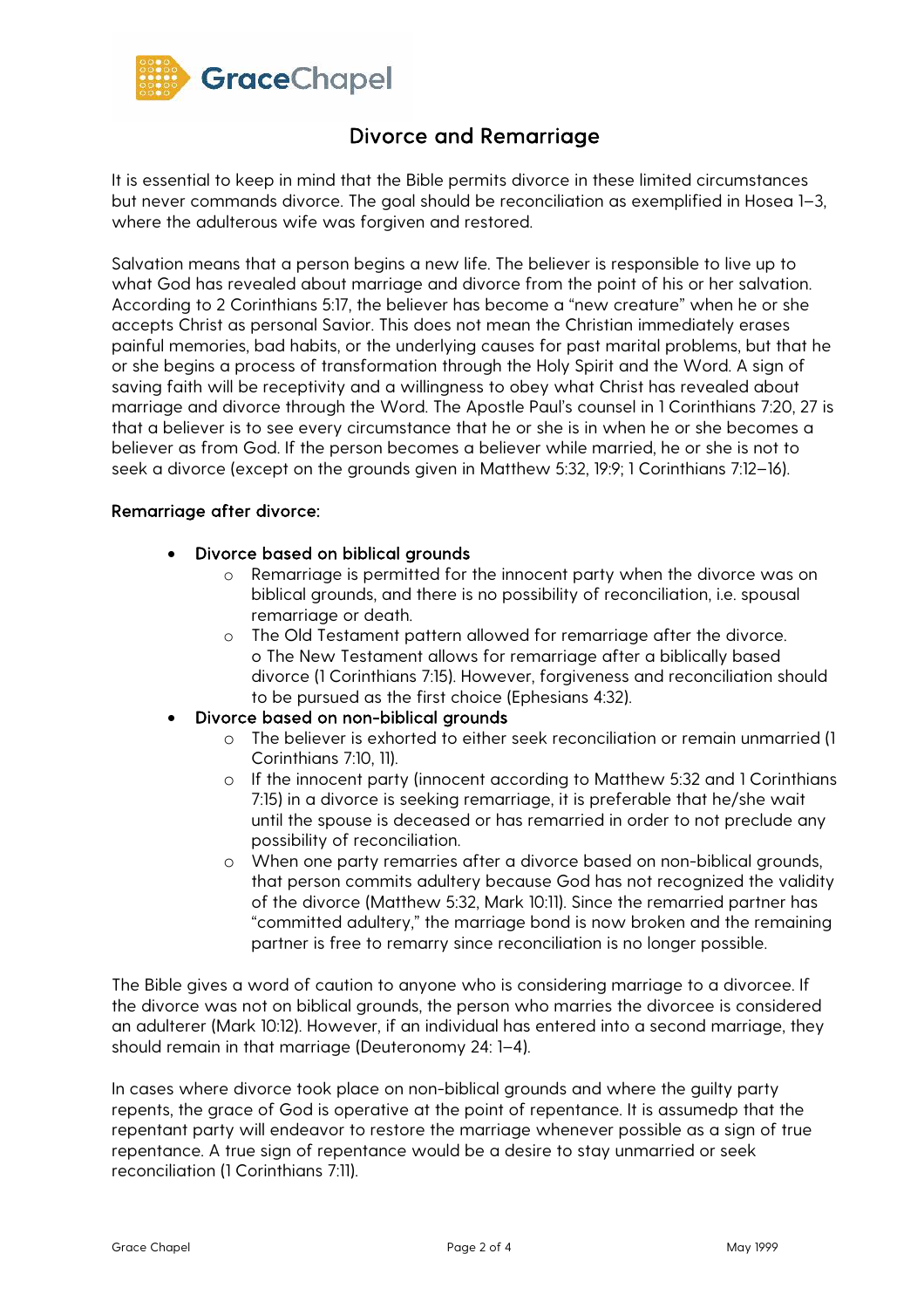

Believers who pursue divorce on non-biblical grounds are subject to Church discipline because they openly reject the Word of God. The one who obtains a divorce on non-biblical grounds and remarries commits adultery (Matthew 5:32, Mark 10:11, 12). That person is subject to the steps of Church discipline in love for the purpose of restoration as outlined in Matthew 18:15–17 and illustrated in 1 Corinthians 5:1–13.

In summary, the Bible presents God's ideal for marriage. It is a value and goal of Grace Chapel to uphold the sanctity of marriage and the family as the basic, necessary human institution ordained by God (Genesis 1–2; Ephesians 5). God intends for the commitment of marriage to be life-long and its purity to be faithfully preserved. The inevitable tensions and differences between spouses arising from the "Fall" and from individual temperaments should be viewed as opportunities for mutual love and growth (Romans 8:28–29).

### Leadership: Divorce and Remarriage

### Church leadership in general:

The Church has a responsibility to uphold the biblical ideal of marriage, especially as exemplified by its leadership. In cases where there has been a divorce in a person's past, the Church has an obligation to restrict, for a period of time, the person's involvement in leadership until it can be proven that the present marriage exemplifies Christ's relationship to His Church, and the person's spiritual maturity can be demonstrated (Ephesians 5:22–33). It is especially important, in cases where there has been a divorce in a person's past, that there be a period of careful observation to see that devotion and sacrificial love characterize the present marriage.

### Elder/Deacon leadership:

The leadership of Grace Chapel has reviewed the Scriptures and have concluded that the statement "husband of one wife" also translated "one woman man," does not preclude a divorced man from serving as an Elder or a divorced man or woman serving as a Deacon. 1 Timothy 3:2, 12 and Titus 1:6 set the marital qualification for leadership within the Church. The phrase "the husband of one wife" does not mean that a person cannot have had a divorce in his past.

While divorce does not preclude a person biblically from serving in the role of church leadership, to set an example and model for the sanctity of marriage our preference will be to seek individuals who have not been divorced since becoming a Christian.

Given our cultural bias, we tend to emphasize this qualification over the others, but note this qualification is equal among the twenty qualifications given in Scripture that deal with the present spiritual maturity of an individual who desires to pursue the office of Elder or Deacon (1 Timothy and Titus). Each requires serious consideration.